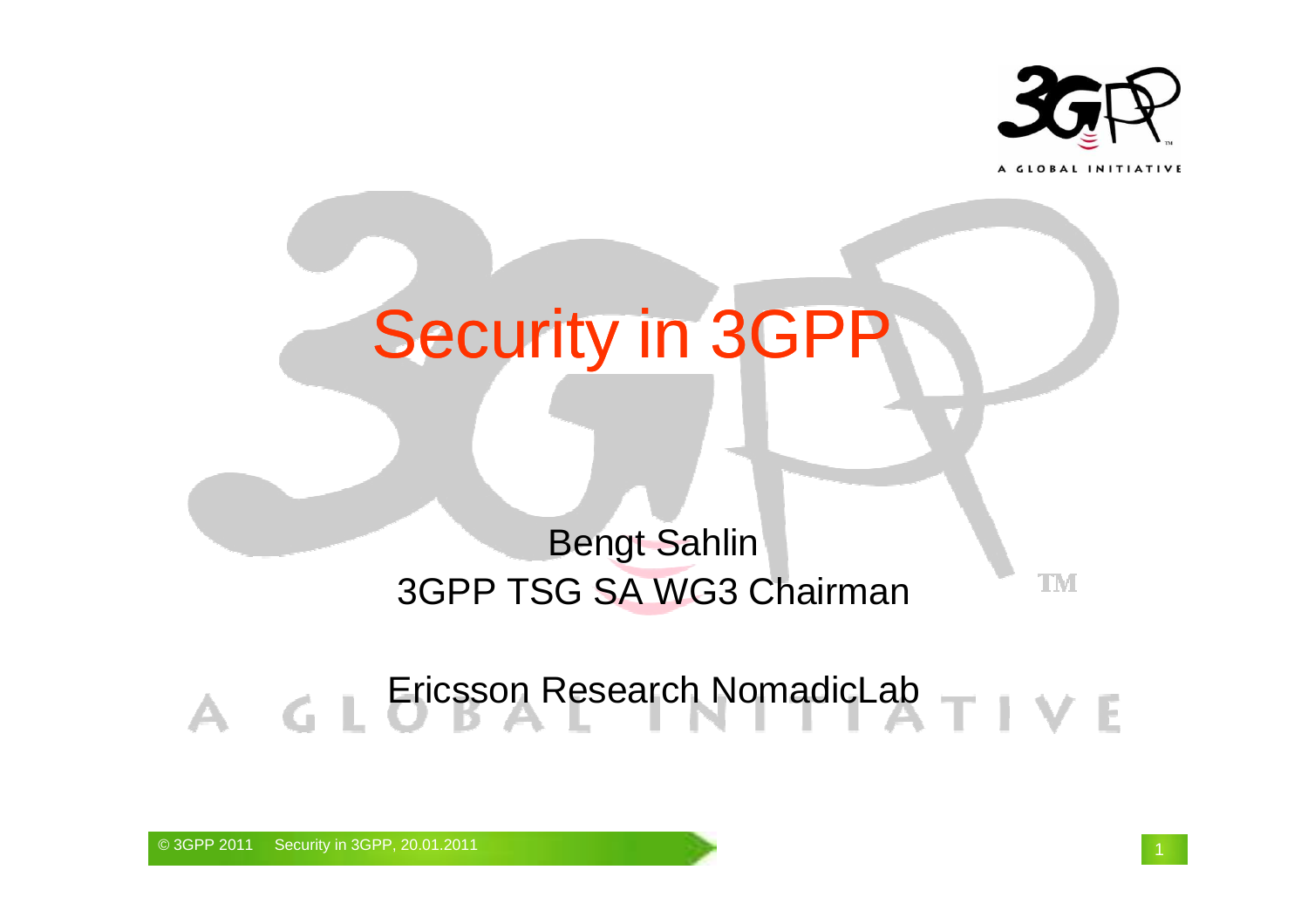## **Outline**



3GPP Security in GeneralRecent specification workOngoing specification work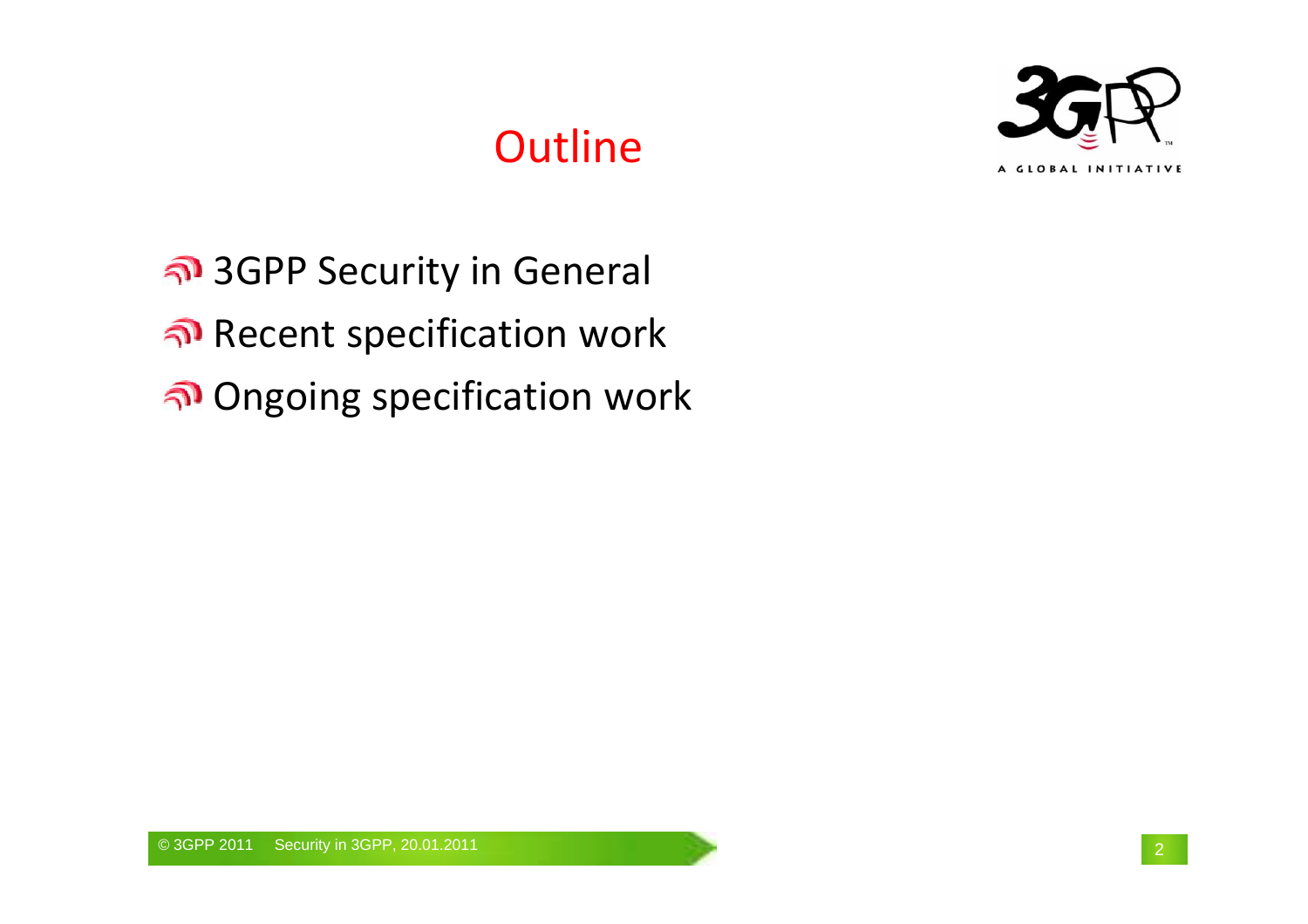3GPP TSG SA WG3 (Security)



### 3GPP TSG SA WG3 (SA3) has the overall responsibility for security in 3GPP

- performing analysis of potential threats to the system
- specifying the security architecture and protocols
- setting security requirements and specifications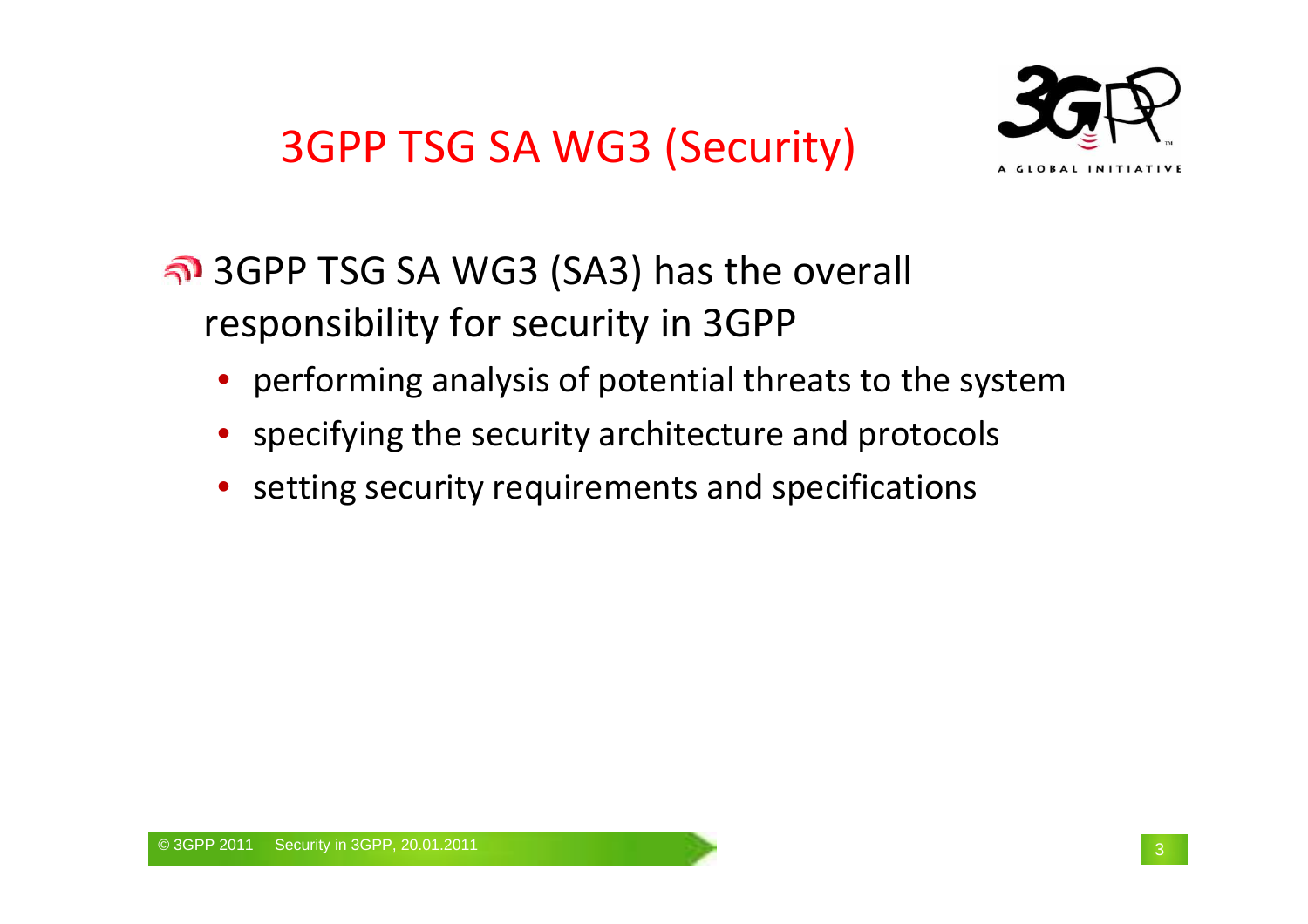



Security for 3GPP Radio Access Networks

- •GERAN (GSM, GPRS, EDGE)
- •UTRAN (UMTS, HSPA)
- •E-UTRAN (LTE)
- • includes the needed security features for different types of base stations
	- eNBs, Home (e)NBs, relay nodes
- Security interworking of Wireless Local Area Network (WLAN) and other non-3GPP access technologies with 3GPP networks
- Security for the communication between the user equipment and the 3GPP network (core network)
	- authentication, integrity protection, confidentiality, etc.
- Network Domain Security
	- how to protect communications between network elements•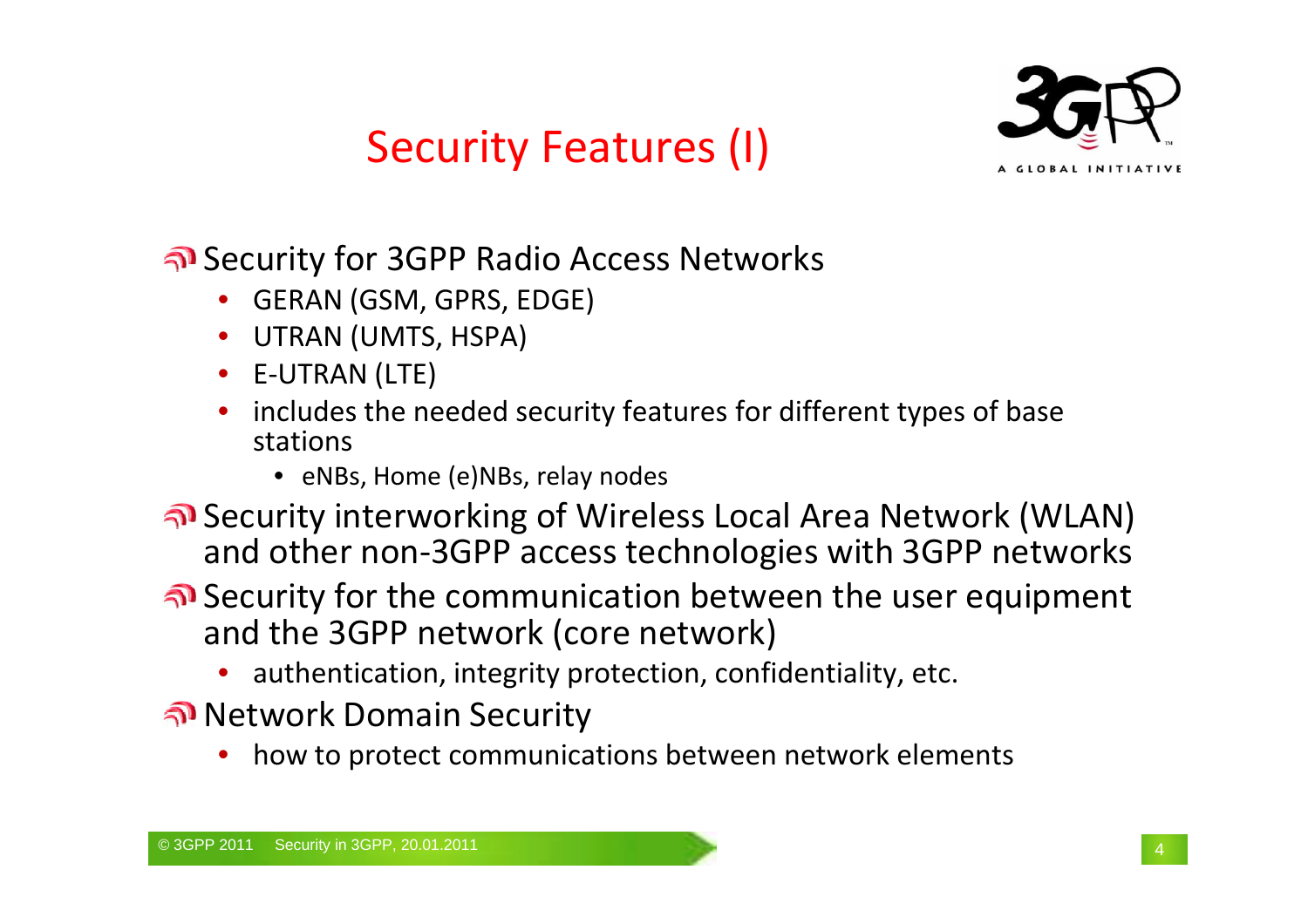

### Security Features (II)

- IMS Security
	- security for the IMS signalling •
	- **•** security for real-time media and messaging •
	- work ongoing on specifying security for other use cases like conferencing•
	- •presence and list management
	- • protection against unsolicited communication in IMS
		- A TR with recommendations produced in Rel-9 (3GPP TR 33.937)
		- work currently continuing
- Security of Multimedia Broadcast/Multicast Service (MBMS)
- Generic Bootstrapping Architecture
	- re-using the UICC-based authentication protocol for network access for securing access to network •applications and services
- **Thermical Reports describing interworking with** 
	- •Liberty Alliance features
	- •OpenID features
- Key establishment features
	- between a UICC and a terminal •
	- •between a UICC hosting device and a remote device
- Security for system improvement for machine-type communications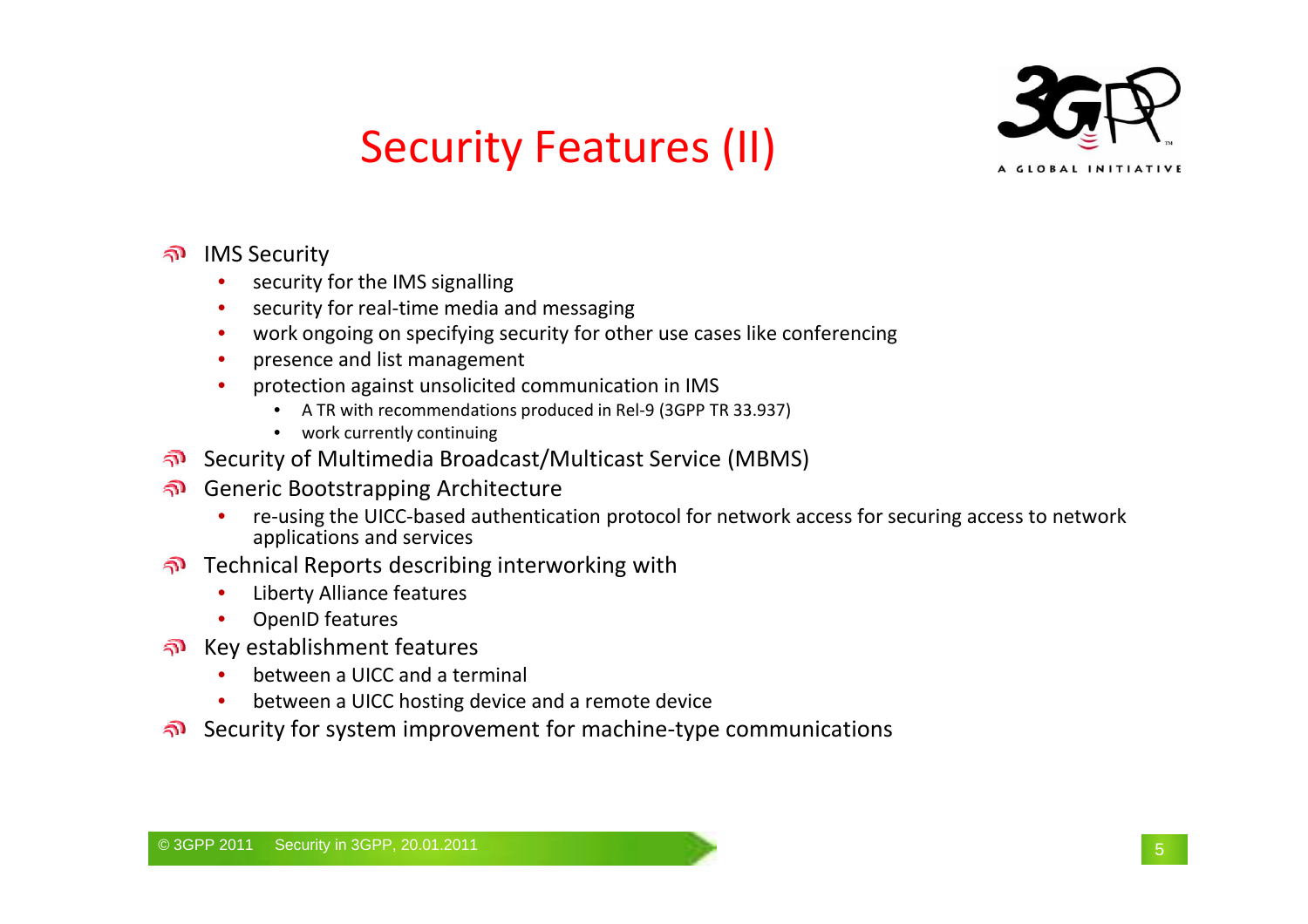### Certificate Enrollment for Base Stations





Picture from 3GPP TS 33.310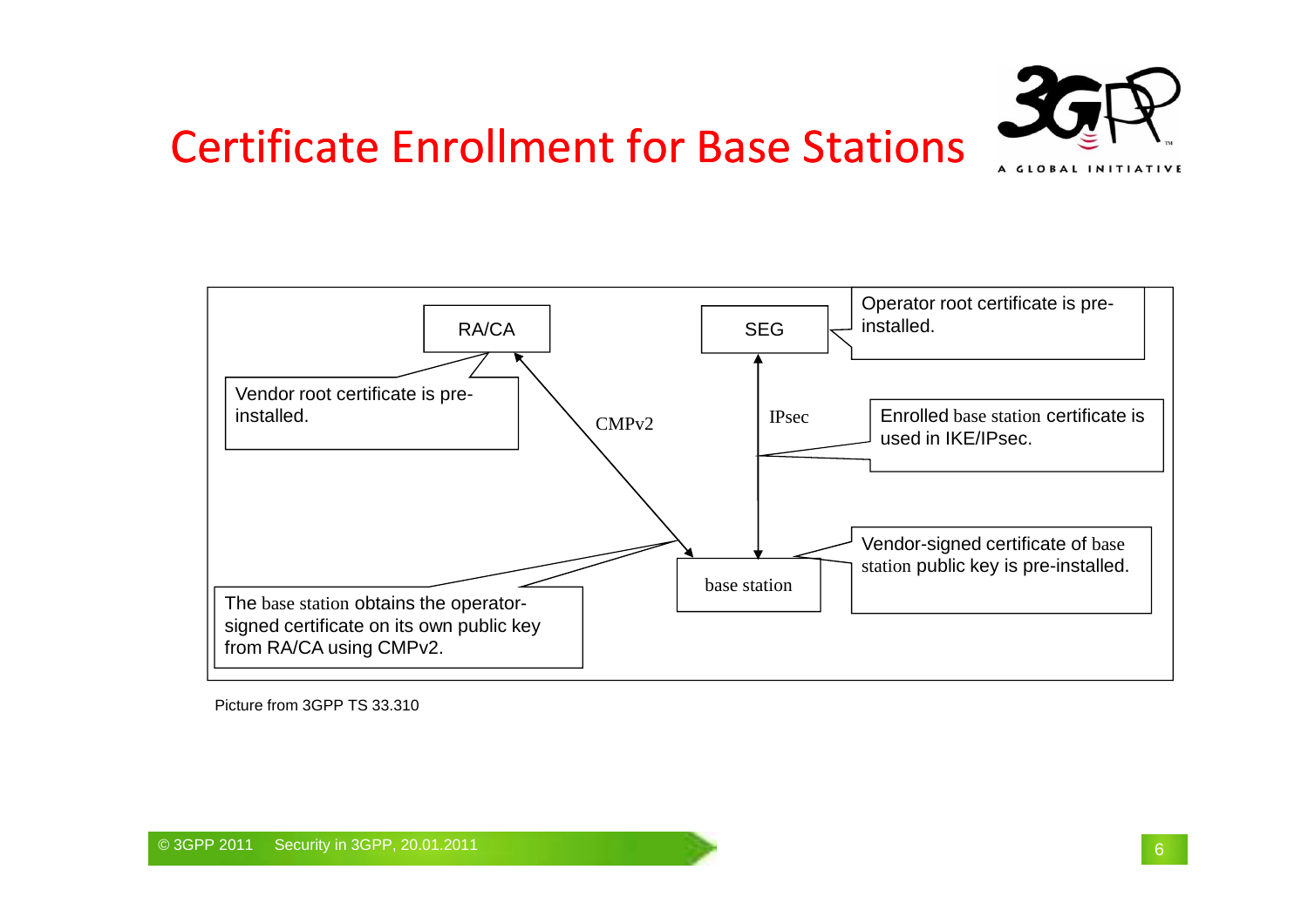



- A new base station type in E-UTRAN (LTE) $\widehat{\mathbf{z}}$
- Motivation
	- **•** improve coverage of high data rates •
	- •improve cell edge throughput
- Challenge:
	- •Relay node "invisible" to the UE
	- Relay Node looks like a UE to the network in some aspects•
- Basic Architecture:

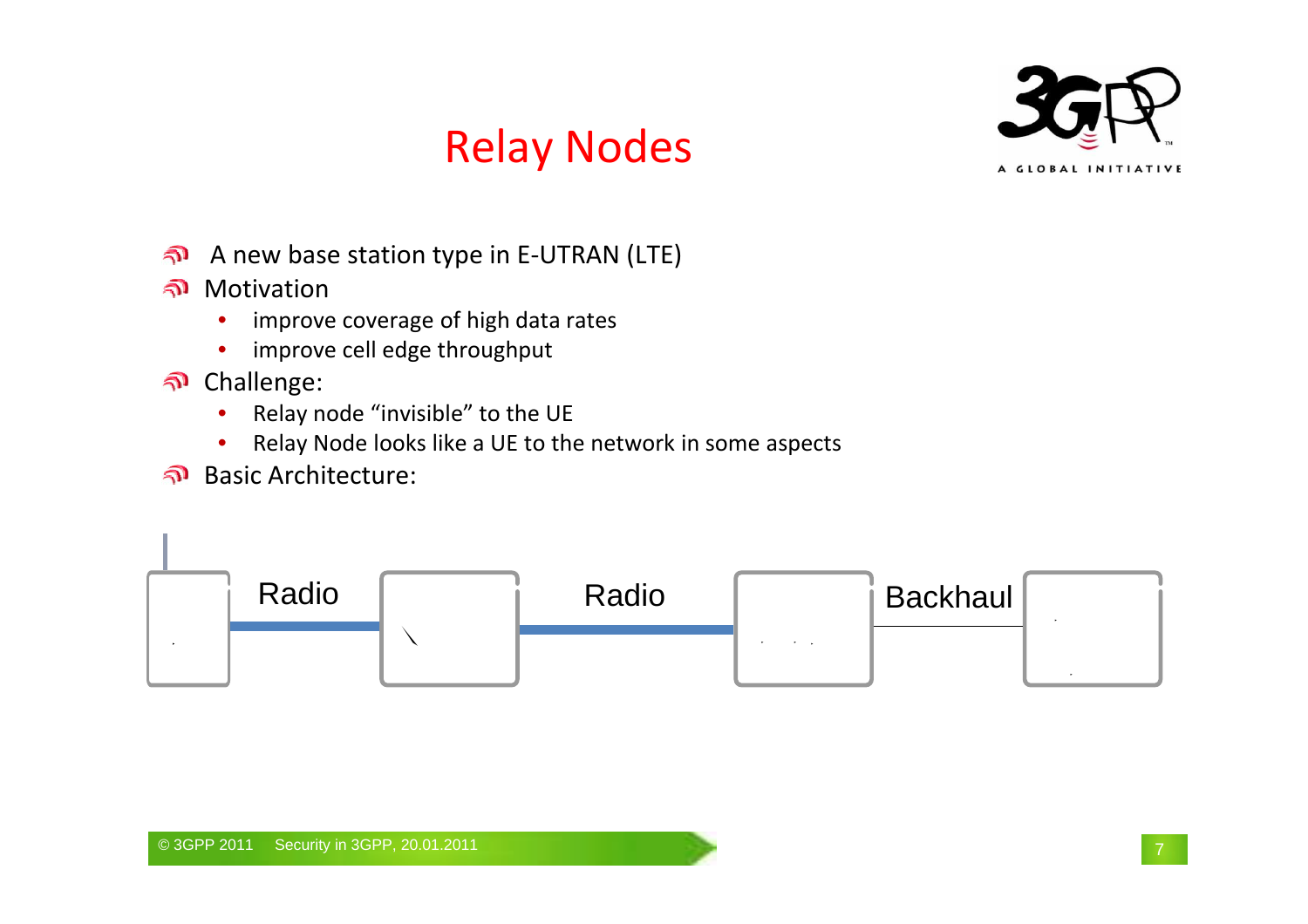# Relay Node Security



#### Authentication

- Mutual authentication between the relay node and the network•
	- using AKA, credentials stored on a UICC
- **•** Relay node device authentication is mandatory •
- A binding between these two authentication procedures is needed•
- The relay node is assumed to have a secure environment for storing and processing sensitive data
- It should be possible to perform a device integrity check
- Control plane traffic shall be integrity protected
- Optional integrity protection of user plane traffic
- The connection between the relay node and the network should be confidentiality protected
- Work ongoing, several solutions still under consideration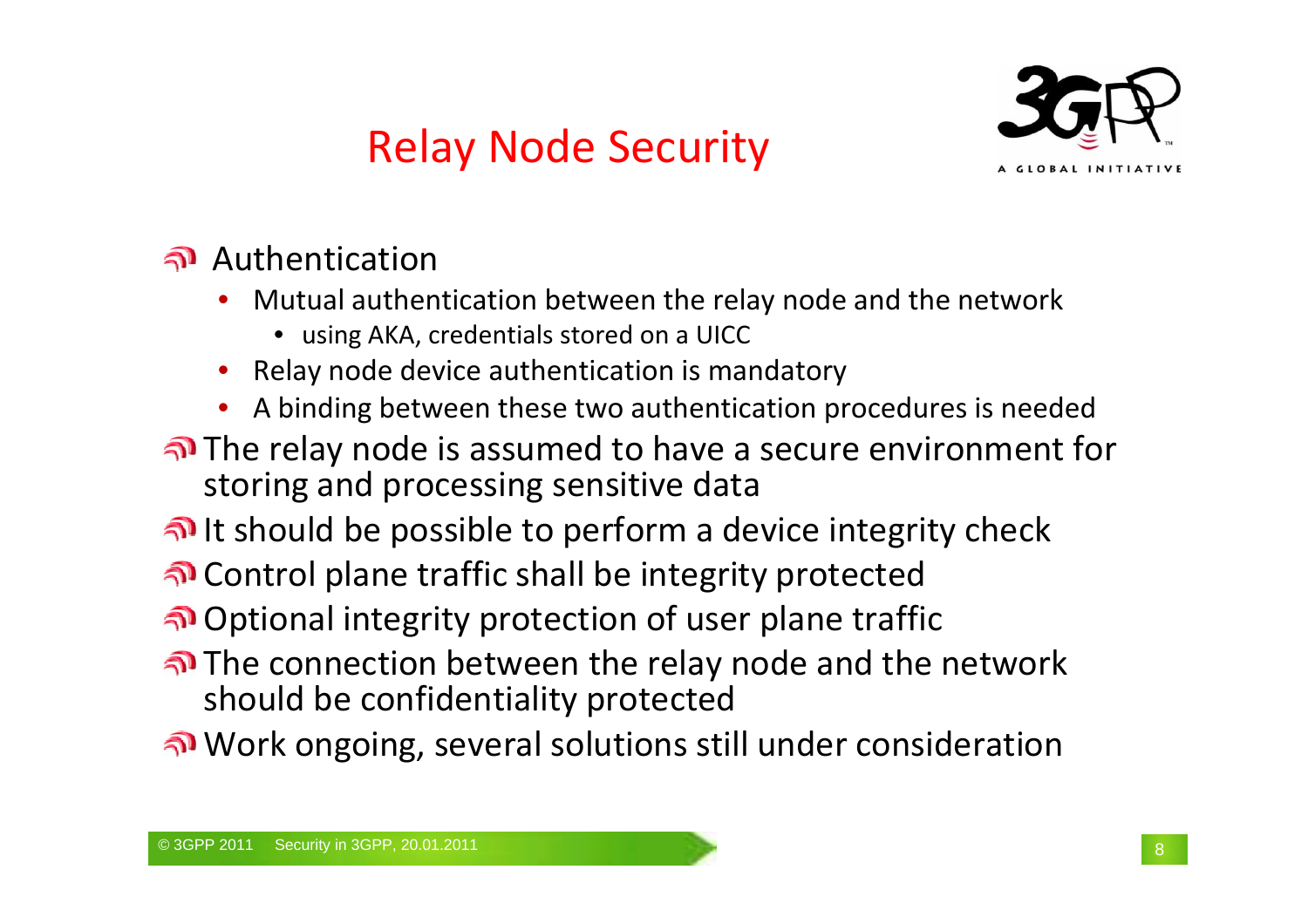Security for System Improvement for Machine-type communications



Work ongoing in 3GPP on system improvements for machine-type communications

Analysis of security aspects ongoing in SA3

- identification and analysis of threats
- • identification of potential security impacts of the system improvements
- identification of potential new security features needed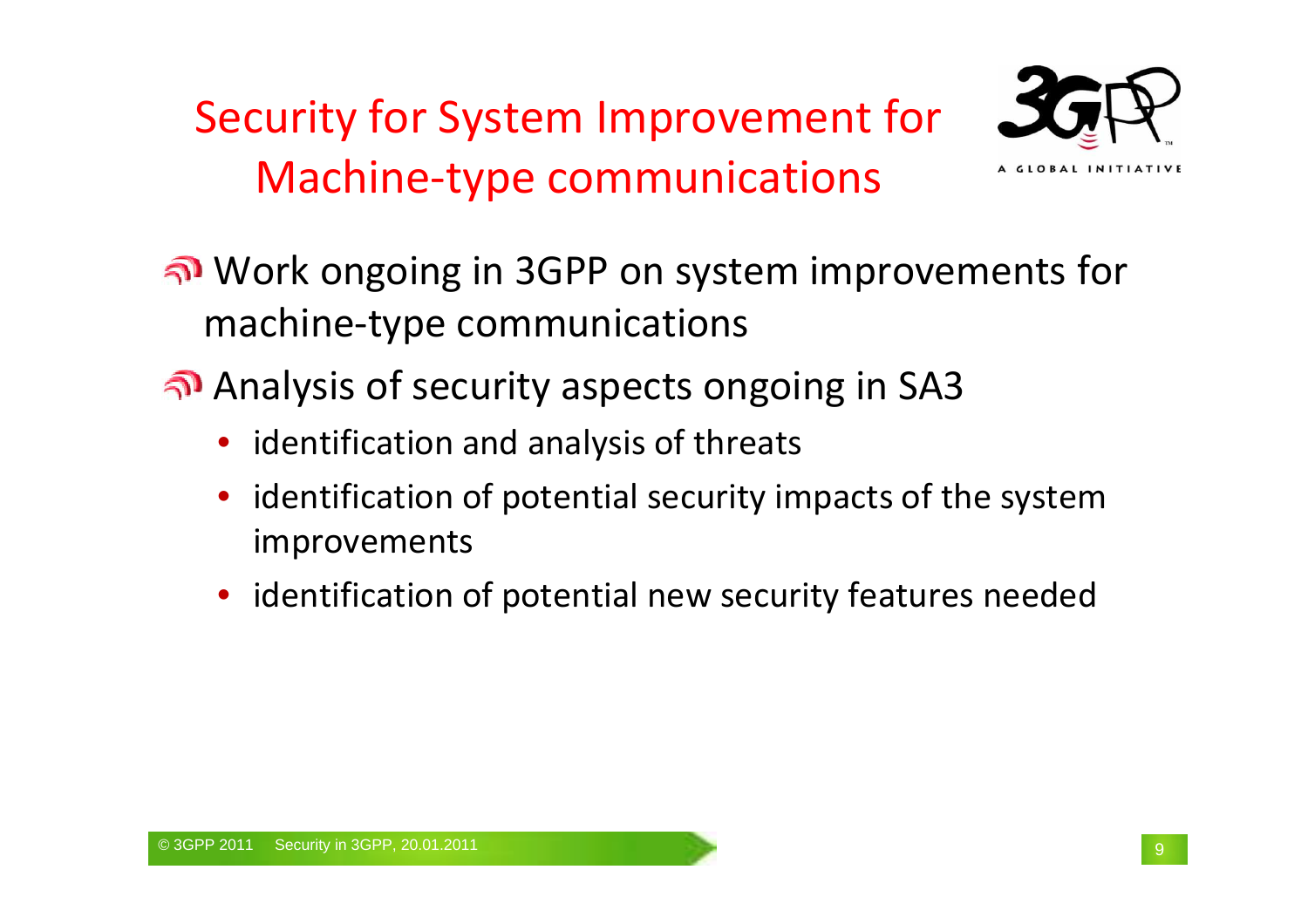### EEA3 and EIA3 Work Item



- 3GPP has a work item on EEA3 and EIA3 algorithms for LTE
- Work was started during 2009
- The agreed work item is found in 3GPP document:
	- •http://www.3gpp.org/ftp/tsg\_sa/TSG\_SA/TSGS\_44/Docs/SP-090445.zip
- The EEA3/EIA3 design is based on ZUC
- 3GPP is responsible for the changes needed in 3GPP specifications
- **n** ETSI SAGE is providing the draft EEA3/EIA3 specifications and is handling the evaluation process
- The evaluation is a three-stage process
	- 1) evaluation by ETSI SAGE
	- 2) evaluation by selected teams of cryptanalysts
	- 3) public evaluation
- The public evaluation of EEA3/EIA3 is currently ongoing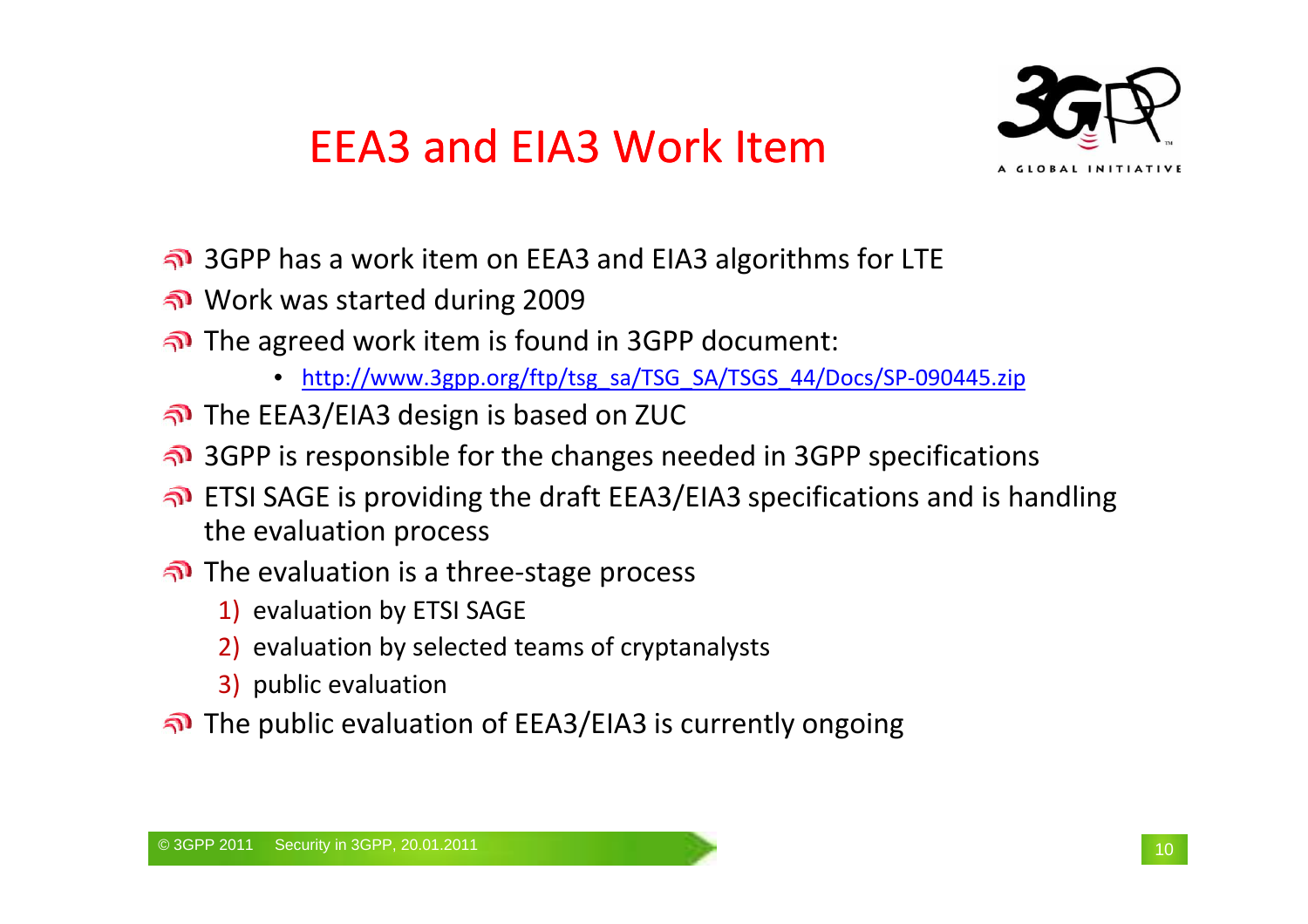



### Existing TRs

- 3GPP TR 33.980 (Rel-7)
	- interworking of GBA and Liberty Alliance
- 3GPP TR 33.924 (Rel-9)
	- interworking of GBA and OpenID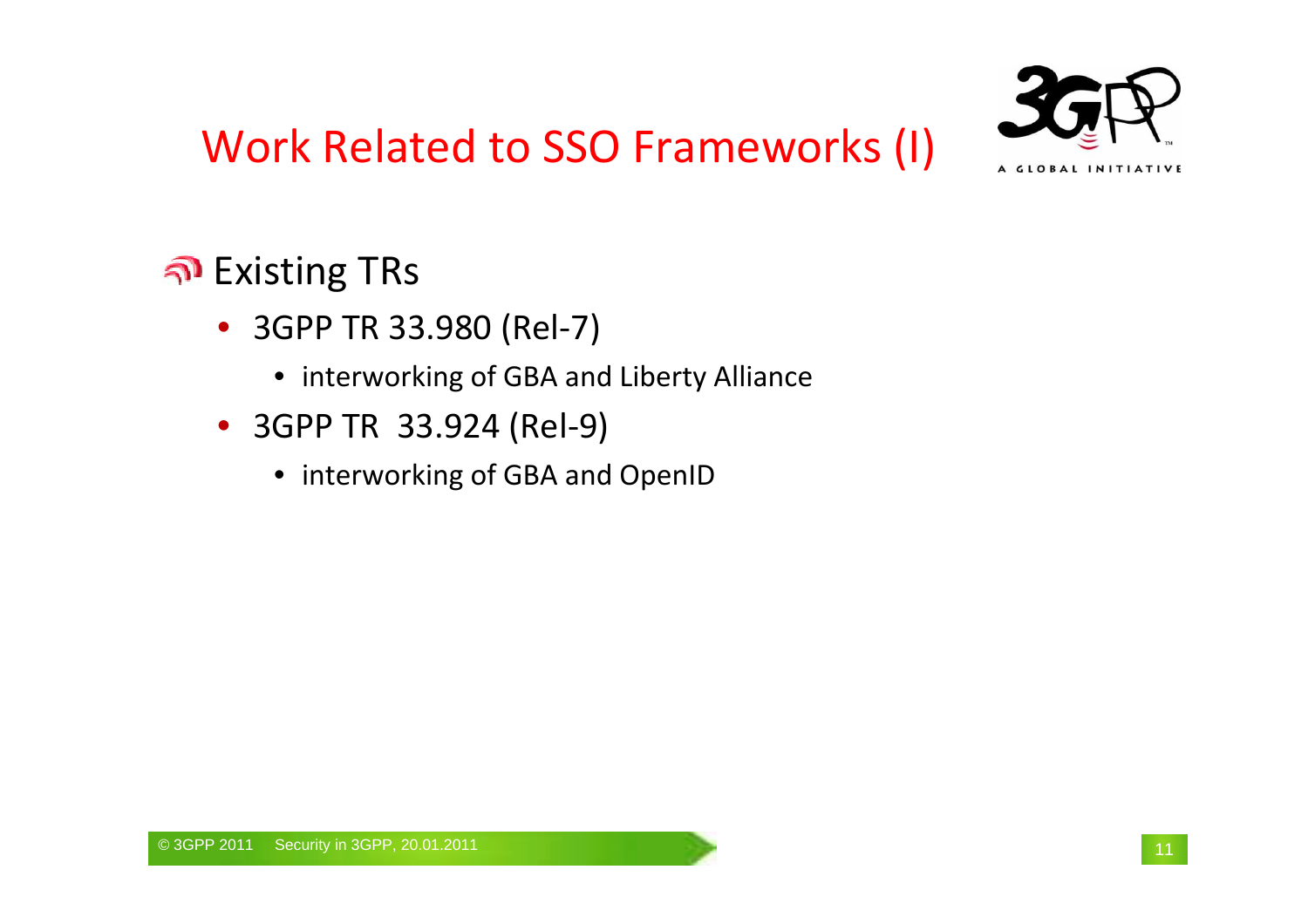

Study ongoing on SSO Application Security for IMS based on SIP Digest (draft 3GPP TR 33.914)



figure from draft 3GPP TR 33.914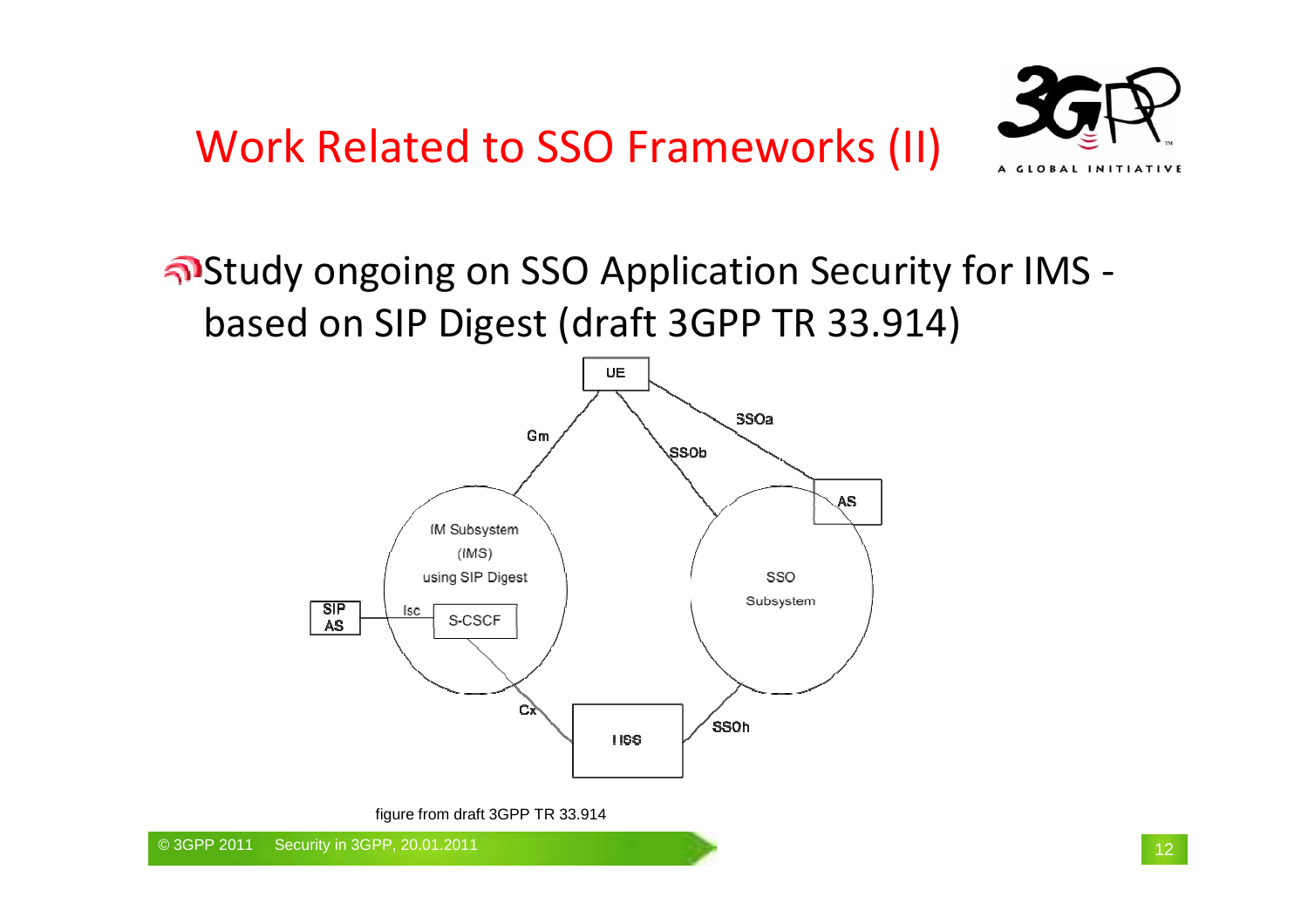# Work Related to SSO Frameworks (III)



#### New Work Item

- Study on Security aspects of Integration of Single Sign-On (SSO) frameworks with 3GPP networks
- Main Objective
	- investigate the security aspects of the use cases and service requirements currently being identified by SA1 in their study on the integration of SSO frameworks with 3GPP networks for various operator authentication configurations.